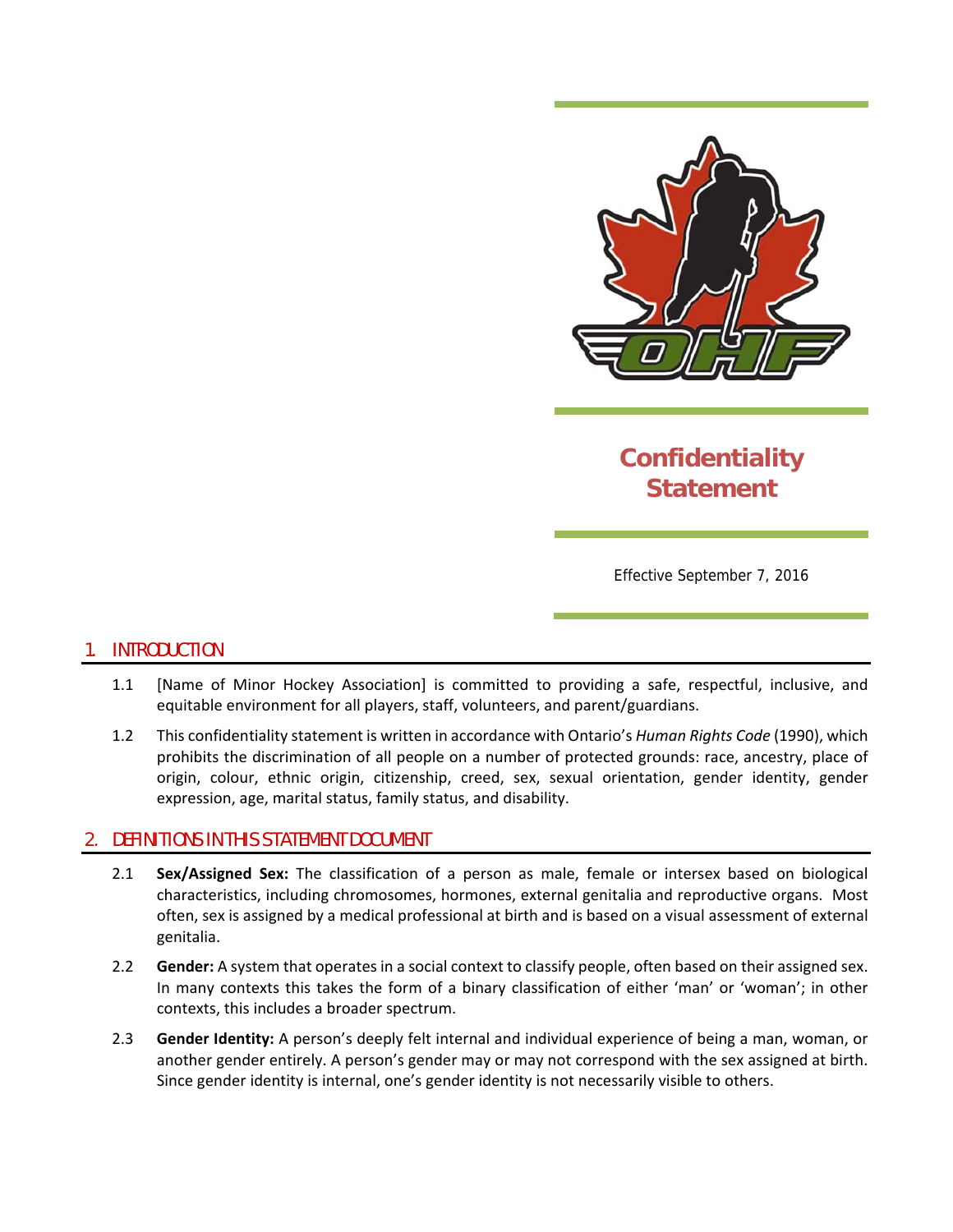- 2.4 **Gender Expression:** The way a person presents and communicates gender within a social context. Gender can be expressed through clothing, speech, body language, hairstyle, voice, and/or the emphasis or de-emphasis of bodily characteristics or behaviours, which are often associated with masculinity and femininity. The ways in which gender is expressed are culturally specific and may change over time. May also be referred to as gender presentation or gender performance.
- 2.5 **Gender Diverse** (*adj*): An umbrella term for gender identities and/or gender expressionsthat differfrom cultural or societal expectations based on assigned sex.
- 2.6 **Transgender** (*adj*): A person who does not identify either fully or in part with the gender associated with the sex assigned to them at birth—often used as an umbrella term to represent a wide range of gender identities and expressions.
- 2.7 **Transition:** Refers to a variety of social, medical and/or legal changes that some trans people may pursue to affirm their gender identity. There is no checklist or average time for a transition process and no universal goal or end point. Each person decides what meets their needs.
- 2.8 **Branch:** not-for-profit Ontario corporation incorporated under The Corporations Act, R.S.O. 1990 c.38 that has responsibility to administer hockey within a defined portion of the Province of Ontario.
- 2.9 **Minor Hockey Association**: [self defined by each MHA to include all staff, volunteers, and parents/guardians]
- 2.10 **Player(s)** refers to any individual who is registered as a participant with a hockey team.
- 2.11 **Private Information** refersto the personal information about an identifiable individual that may or may not be a Protected Ground and/or recorded on documentation.
- 2.12 They, them, their and themselves are used as third person, singular, gender neutral pronouns.

### 3. STATEMENT

- 3.1 All players of the [Name of Minor Hockey Association] have the right to have private information kept confidential, including information related to their sex/assigned sex, gender identity, and transition.
- 3.2 The [Name of Minor Hockey Association] can only disclose private information about a player:
	- 3.2.1 at a player's request;
	- 3.2.2 with the consent of the player; and
	- 3.2.3 for the purpose for which the private information was collected.

### 4. REQUESTING AND OBTAINING CONSENT

4.1 Requesting and obtaining consent to collect, record, keep, and/or disclose private information must be conducted in a safe and confidential setting. A player has the right to deny a request for disclosure without fear of discrimination or reprisal from the [Name of Minor Hockey Association]. While a player must be allowed and enabled to have a parent/guardian support them when discussing issues of consent with the [Name of Minor Hockey Association], the involvement of a parent/guardian may not always be appropriate and is not required.

### 5. COLLECTION OF PRIVATE INFORMATION

5.1 Conditions for Collection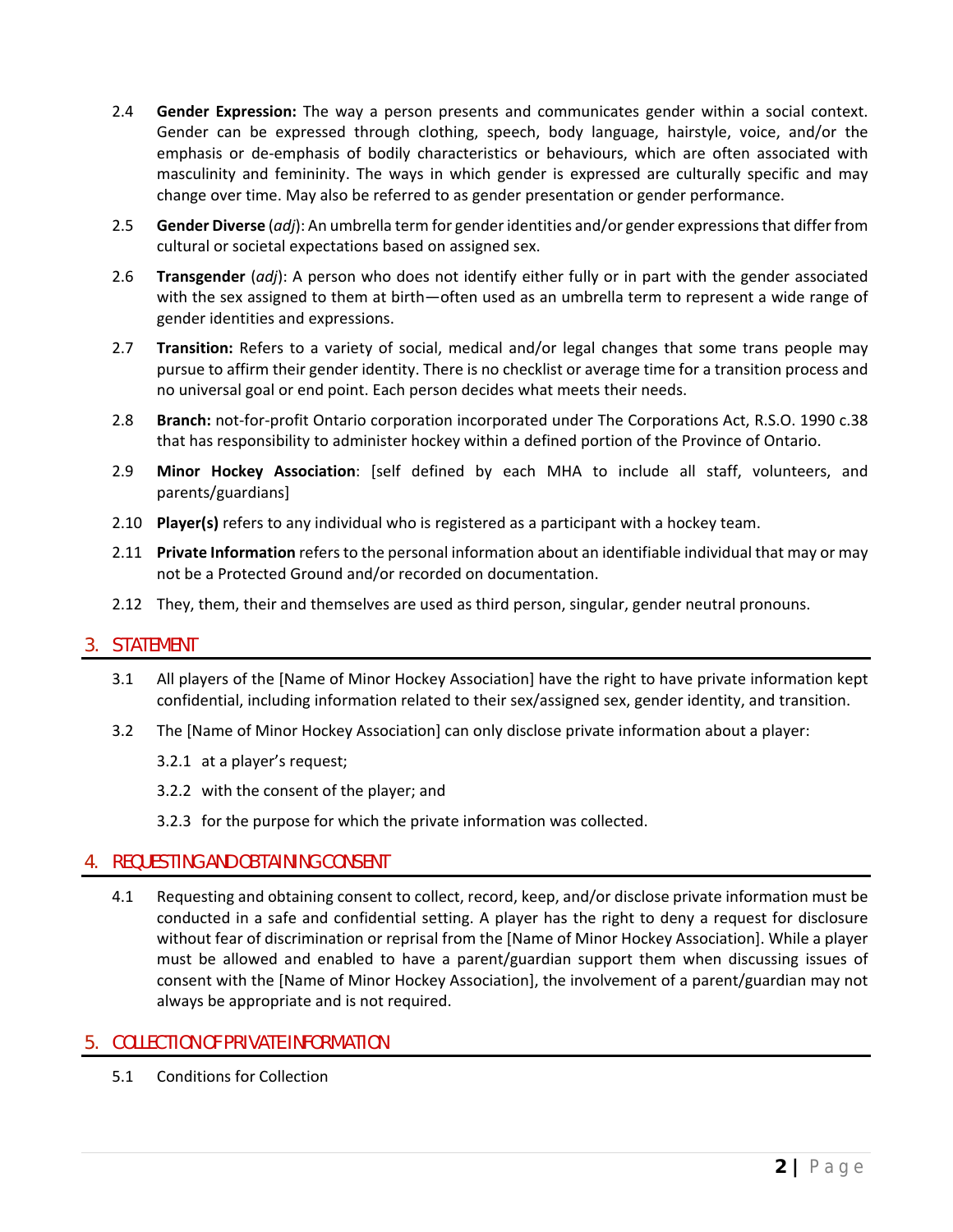- 5.1.1 Collecting refers to the acquisition of private information that may or may not be recorded in a written document. Private information should only be collected by the [Name of Minor Hockey Association] when reasonably justified based on:
	- 5.1.1.1. relevancy to the specific situation;
	- 5.1.1.2. with the consent of the player(s); and
	- 5.1.1.3. ability to ensure a safe, respectful, inclusive, and equitable environment for
	- 5.1.1.4. players in accordance with the By-laws, Regulations, and Policies of the [name of Minor Hockey Association]
- 5.2 Record Keeping
	- 5.2.1 Recording refers to the written documentation of collected private information. Recording should only be conducted by designated staff or volunteers under a strict confidentiality agreement of the [Name of Minor Hockey Association] when the recording of private information is reasonably justified based on:
		- 5.2.1.1. relevancy to the specific situation;
		- 5.2.1.2. consent of the player(s); and
		- 5.2.1.3. ability to ensure a safe, respectful, inclusive, and equitable environment for players in accordance with the By‐laws, Regulations, and Policies of the [name of Minor Hockey Association].
	- 5.2.2 Documentation containing recorded private information should be held in a secure location for a predetermined period of time and by designated and confidential personnel of the [Name of Minor Hockey Association]. Documentation must be destroyed at the end of the predetermined storage period.
- 5.3 Conditions to Access Recorded Private Information
	- 5.3.1 Recorded private information should only be accessible to other staff and volunteers within the [Name of Minor Hockey Association] when reasonably justified based on:
		- 5.3.1.1. relevancy to the specific situation;
		- 5.3.1.2. ability to ensure a safe, respectful, inclusive, and equitable environment for players in accordance with the By‐laws, Regulations, and Policies of the [name of Minor Hockey Association]; and
		- 5.3.1.3. the level of authority within a team (ex. coach, bench staff, etc).
- 5.4 Voluntary Disclosure
	- 5.4.1 All voluntary disclosures of private information by player(s)should be treated with the same level of privacy and confidentiality as requested disclosures.
- 5.5 Disclosure of Child Abuse and Emergency Situations
	- 5.5.1 The [Name of Minor Hockey Association] personnel have the responsibility to disclose incidents of child abuse as per the [Name of Minor Hockey Association's policy on child abuse] and do not require the consent of the affected player. Disclosure of information pertinent in emergency situations also does not require the consent of players as is outlined in [Name of Minor Hockey Association procedure on emergency situations].